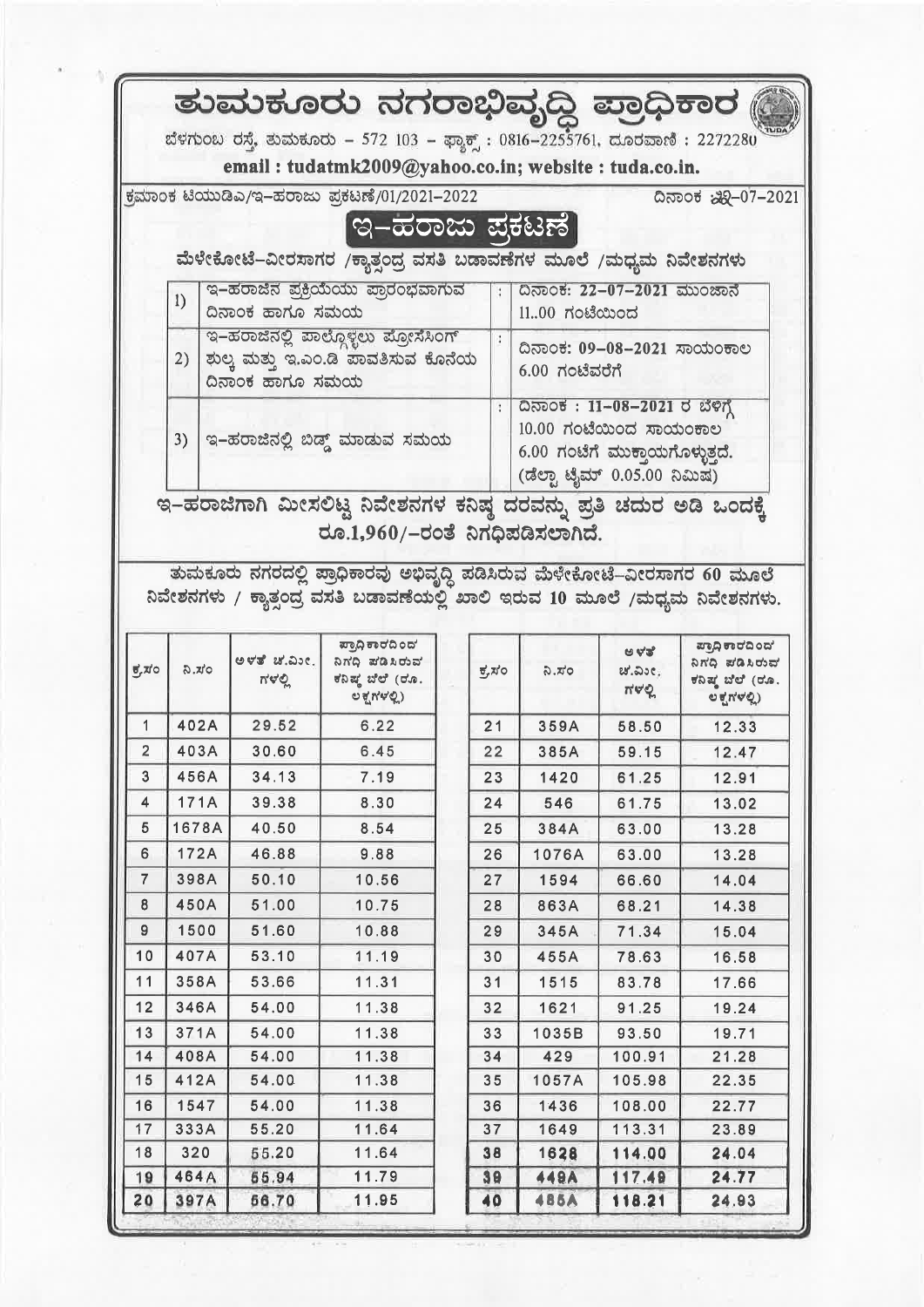| ಕ್ರಸಂ | ನಿ.ಸಂ       | ಅಳತೆ<br>ಚ.ಮೀ. ಗಳಲ್ಲಿ | ಪ್ರಾಧಿಕಾರದಿಂದ<br>ನಿಗಧಿ ಪಡಿಸಿರುವ<br>ಕನಿಷ್ಠ ಬೆಲೆ (ರೂ.<br>ಲಕ್ಷಗಳಲ್ಲಿ) | ಕ್ರಸಂ | D.R.G | ಅಳತೆ<br>ಚ.ಮೀ. ಗಳಲ್ಲಿ | ಪ್ರಾಧಿಕಾರದಿಂದ<br>ನಿಗಧಿ ಪಡಿಸಿರುವ<br>ಕನಿಷ್ಠ ಬೆಲೆ (ರೂ.<br>odreg) |
|-------|-------------|----------------------|--------------------------------------------------------------------|-------|-------|----------------------|---------------------------------------------------------------|
| 41    | 850         | 126.95               | 2677                                                               | 51    | 821A  | 145.80               | 30.74                                                         |
| 42    | 873A        | 129.00               | 27.20                                                              | 52    | 478A  | 146.15               | 30.82                                                         |
| 43    | 1636        | 129.60               | 27.33                                                              | 53    | 1019A | 146,25               | 30.84                                                         |
| 44    | 471A        | 129.72               | 27.35                                                              | 54    | 948A  | 147.00               | 31.00                                                         |
| 45    | 920A        | 131.63               | 27.76                                                              | 55    | 836A  | 152.46               | 32.15                                                         |
| 46    | <b>788A</b> | 132.77               | 28.00                                                              | 56    | 803A  | 155.87               | 32.87                                                         |
| 47    | 484A        | 136.28               | 28.74                                                              | 57    | 1036A | 157.50               | 33.21                                                         |
| 48    | 862A        | 138.94               | 29.30                                                              | 58    | 1019A | 164.40               | 34.67                                                         |
| 49    | 1034        | 140.00               | 29.52                                                              | 59    | 1018B | 165.75               | 34.95                                                         |
| 50    | 1056A       | 140.85               | 29.70                                                              | 60    | 989A  | 166.95               | 35.20                                                         |

 $\overline{2}$ 

ಕ್ಕಾತ್ತಂದ್ರ ವಸತಿ ಬಡಾವಣೆಂಸಲ್ಲಿ ಖಾಲಿ ಇರುವ ಮೂಲೆ / ಮಂದೃಮ ನಿವೇಶನಗಳ ವಿವರ.

| ಕ್ರಸಂ          | Ou.a       | $W = W$<br>$\pi \nabla \phi$ | ಪ್ರಾಧಿ ಕಾರದಿಂದ' ನಿಗ'ದಿ<br>ಪಡಿಸಿರುವ ಕನಿಷ್ಠ ಬೆಲೆ<br>$(\phi \wedge \phi \wedge \phi \wedge \phi \wedge \phi)$ |
|----------------|------------|------------------------------|------------------------------------------------------------------------------------------------------------|
|                | 28         | 54.00                        | 11.38                                                                                                      |
| $\overline{a}$ | 83         | 83.97                        | 17.70                                                                                                      |
| $\overline{3}$ | <b>75A</b> | 104.78                       | 22.09                                                                                                      |
| 4              | 211B       | 156.74                       | 33.05                                                                                                      |
| 5              | 114B       | 226.88                       | 47.84                                                                                                      |
| 6              | 220        | 110.25                       | 23.25                                                                                                      |
| $\overline{7}$ | 221        | 108.90                       | 22.96                                                                                                      |
| 8              | 224        | 108.00                       | 22.77                                                                                                      |
| 9              | 225        | 108.00                       | 22.77                                                                                                      |
| 10             | 226        | 108.00                       | 22.77                                                                                                      |

ಮೇಲ್ಗಂಡ ನಿವೇಶನಗಳಿಗೆ ಇ– ಹರಾಜಿನಲ್ಲಿ ಭಾಗವಹಿಸಲು ಪಾವತಿ ಮಾಡಬೇಕಾದ ಇ.ಎಂ.ಡಿ ಮೊತ್ತ 0–30 ಚ.ಮೀ ವರೆಗಿನ ಅಳತೆ ನಿವೇಶನಗಳಿಗೆ ರೂ.1,00,000/– 30 – 40 ಚ.ಮೀ ಅಳತೆ ನಿವೇಶನಗಳಿಗೆ ರೂ.1,50,000/– ಮತ್ತು 40 ಚ.ಮೀ ಮೇಲ್ಪಟ್ಟ ಅಳತೆ ನಿವೇಶನಗಳಿಗೆ ರೂ.2,00,000/– ಗಳನ್ನು ನಿಗಧಿಪಡಿಸಿದೆ.

ಇ–ಹರಾಜಿನ ಷರತ್ತು ಮತ್ತು ನಿಯಮ ನಿಬಂಧನೆಗಳು ಕೆಳಕಂಡಂತಿವೆ

) ಇ–ಹರಾಜಿನಲ್ಲಿ ಭಾಗವಹಿಸುವವರು ಭಾರತೀಯ ಪ್ರಜೆಯಾಗಿರಬೇಕು.

<u>)</u> ದಿನಾಂಕ : 22–07–2021 ರ ಮುಂಜಾನೆ 11.00 ಗಂಟೆಯಿಂದ ದಿನಾಂಕ : 09–08–2021 ರ ಸಾಯಂಕಾಲ 6.00 ಗಂಟೆಯೊಳಗಾಗಿ ಮ್ರೋಸೆಸಿಂಗ್ ಶುಲ್ಕ ಮತ್ತು ಇ.ಎಂ.ಡಿ. ಪಾವತಿಸಿ ಸಂಬಂಧಪಟ್ಟ ದಾಖಲೆಗಳನ್ನು ಅಪಲೋಡ್ ಮಾಡತಕ್ಕದ್ದು. ಈ ಹರಾಜಿನಲ್ಲಿ ಬಿಡ್ ಮಾಡುವ ಪ್ರಕ್ರಿಯೆಯ ಸಮಯವನ್ನು ದಿನಾಂಕ 11-08-2021 ರ ಬೆಳಿಗ್ಗೆ 10.00 ಗಂಟೆಯಿಂದ ಸಾಯಂಕಾಲ 6.00 ಗಂಟೆಯವರೆಗೆ ನಿಗಧಿಪಡಿಸಲಾಗಿರುತ್ತದೆ. ನಿಗಧಿತ ಸಮಯದ ನಂತರ ಪ್ರೋಸೆಸಿಂಗ್ ಶುಲ್ಕ ಮತ್ತು ಇ.ಎಂ.ಡಿ. ಪಾವತಿಸಲು ಮತ್ತು ದಾಖಲೆಗಳನ್ನು ಅಪಲೋಡ್ ಮಾಡಲು ಅವಕಾಶ ಇರುವುದಿಲ್ಲ.

) ನಿವೇಶನಗಳಿಗೆ ಕನಿಷ್ಠ ಬಿಡ್ ಬದಲಾವಣೆ ಮೊತ್ತ ರೂ.10,000/– ಗಳಾಗಿರುತ್ತದೆ.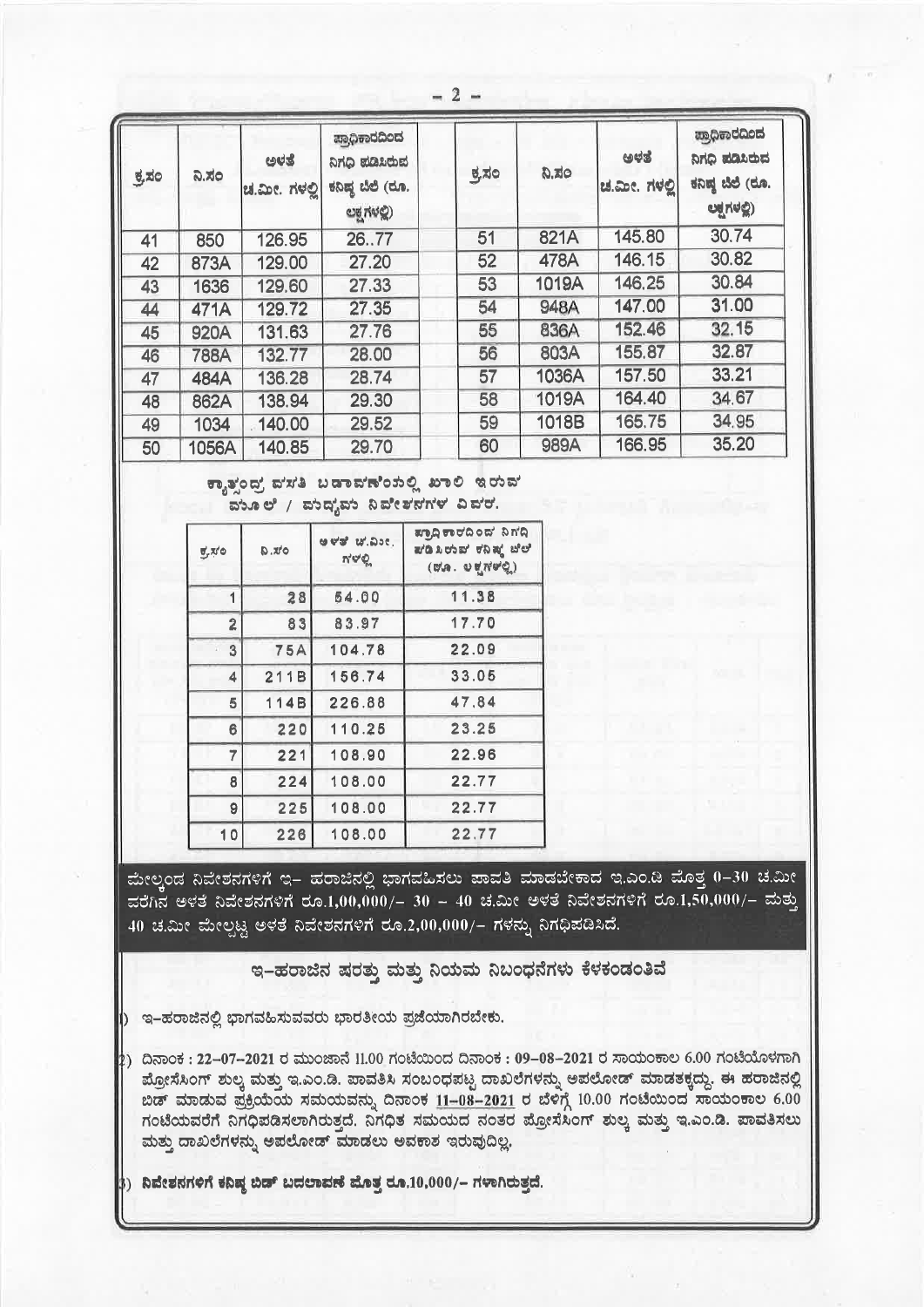- 4) ಇ–ಹರಾಜಿನಲ್ಲಿ ಭಾಗವಹಿಸಿ ನಿವೇಶನ ಪಡೆಯಲು ಅನುಸರಿಸಬೇಕಾದ ಕಮದ ಬಗ್ಗೆ ಮಾಹಿತಿ ಬೇಕಾದಲ್ಲಿ eproc.karnataka.gov.in ಗೆ ಲಾಗಿನ್ ಆಗಿ ಮುಖ ಮಟದ ವಿಭಾಗದಲ್ಲಿ ಲಭ್ಯವಿರುವ Simplified e-Auction user guide ಅನ್ನು Download ಮಾಡಿಕೊಳ್ಳಬಹುದಾಗಿದೆ.
- 5) ಇ–ಹರಾಜಿನಲ್ಲಿ ಭಾಗವಹಿಸುವವರು ಫಾರ್ಮ ನಮೂನೆ–1 ನ್ನು ಡೌನ್ಲೋಡ್ ಮಾಡಿಕೊಂಡು ಅದರಲ್ಲಿ ಕೇಳಿರುವ ಅಂಚೆ ವಿಳಾಸ, ಇ–ಮೇಲ್, ದೂರವಾಣಿ ಸಂಖ್ಯೆ ಮತ್ತು ಇತ್ತೀಚಿನ ಭಾವಚಿತ್ರ (Photo) ಹಾಗೂ ಮಾದರಿ ಸಹಿಗಳು (Specimen Signature) ಮಾಹಿತಿಯನ್ನು ಭರ್ತಿ ಮಾಡಿ ಗೆಜೆಟೆಡ್ ಅಧಿಕಾರಿ/ನೋಟರಿಯಿಂದ ದೃಡೀಕರಿಸಿ ಸ್ತ್ಯಾನ್ ಮಾಡಿ ಅಪಲೋಡ್ ಮಾಡತಕ್ಕದ್ದು.
- $\left(6\right)$  ವಿಳಾಸದ ಸಾಬೀತಿಗಾಗಿ ಎ) ಮತದಾರರ ಗುರುತಿನ ಚೀಟಿ, ಬಿ) ಆಧಾರ ಕಾರ್ಡ್, ಸಿ) ವಾಹನ ಚಾಲನೆಯ ಪರವಾನಗಿ, ಡಿ) ಪಾಸ್ ಮೋರ್ಟ್. ಇ) ಪಡಿತರ ಚೀಟಿ ಇವುಗಳಲ್ಲಿ ಯಾವುದಾದರು ಒಂದರ ಪ್ರತಿಯನ್ನು ಗೆಜೆಟೆಡ್ ಅಧಿಕಾರಿ/ನೋಟರಿಯಿಂದ ದೃಡೀಕರಿಸಿ ಸ್ಕ್ಯಾನ್ ಮಾಡಿ ಆಪ್ ಲೋಡ್ ಮಾಡತಕ್ಕದ್ದು.
- 7) ಇ–ಹರಾಜಿನ ಪ್ರಕ್ರಿಯೆಯಲ್ಲಿ ಭಾಗವಹಿಸುವವರು ಇಪೋರ್ಟಲ್ನಲ್ಲಿ ಲಾಗಿನ್ ಮಾಡಲು ನೊಂದಣಿ ಮಾಡತಕ್ಕದ್ದು ಈ ಸಂದರ್ಭದಲ್ಲಿ ತಮ್ಮ ಬ್ಯಾಂಕಿನ ಖಾತೆ ಸಂಖ್ಯೆ ಐ.ಎಫ್.ಎಸ್.ಸಿ ಕೋಡ್ ಹಾಗೂ ಇನ್ನಿತರ ಮಾಹಿತಿಗಳ ವಿವರಗಳನ್ನು ಸ್ಪಷ್ಟವಾಗಿ ನಮೂದಿಸತಕ್ಕದ್ದು. ಯಾವುದೇ ತಾಂತ್ರಿಕ ತೊಂದರೆಯಾದಲ್ಲಿ ಇ–ಪ್ರೋಕ್ಕೂರ್ಮೆಂಟ್ ಸಹಾಯ ಕೇಂದ್ರ ಬೆಂಗಳೂರು (e-procurement help desk)ದೂರವಾಣಿ ಸಂಖ್ಯೆ +91–8046010000 ಅಥವಾ +91–8022631200 ಸಂಖ್ಯೆಗೆ ಸಂಪರ್ಕಿಸಬಹುದಾಗಿದೆ.
- 8) ಅನಿವಾಸಿ ಭಾರತೀಯರಾಗಿದ್ದಲ್ಲಿ (N.R.I) ಎಂಬೆಸ್ಸಿ ಕಛೇರಿಯಿಂದ ದಾಖಲೆಗಳನ್ನು ದೃಢೀಕರಿಸಿ ಸ್ತ್ಯಾನ್ ಮಾಡಿ ಅಪಲೋಡ್ ಮಾಡತಕ್ಕದ್ದು.
- 9) ಪ್ಯಾನ್ಕಾರ್ಡ್ ಇದ್ದಲ್ಲಿ ಪ್ರತಿಯನ್ನು ಗೆಜೆಟೆಡ್ ಅಧಿಕಾರಿ/ನೋಟರಿಯಿಂದ ದೃಢೀಕರಿಸಿ ಸ್ಕ್ಯಾನ್ ಮಾಡಿ ಅಪಲೋಡ್ ಮಾಡತಕ್ಕದ್ದು.
- |10) ಪ್ರತಿ ನಿವೇಶನ ಹರಾಜಿನಲ್ಲಿ ಕನಿಷ್ಠ ಎರಡು ಜನ ಭಾಗವಹಿಸಬೇಕಾಗಿರುತ್ತದೆ
- [11) ಮೂಲೆ ನಿವೇಶನಗಳ ಯಶಸ್ವಿ ಬಿಡ್ಹಾರರು ಬಿಡ್ ಅಂಗೀಕೃತಗೊಂಡಿರುವ ಬಗ್ಗೆ ಇ–ಪೋರ್ಟಲ್ ಮುಖಾಂತರವೇ ಪರಿಶೀಲಿಸಿಕೊಂಡು ಇ-ಹರಾಜು ಮುಕ್ತಾಯಗೊಂಡು ಬಿಡ್ಡ್ ಅಂಗೀಕೃತಗೊಂಡ ಅವಧಿಯ ನಂತರದ 02 ದಿವಸದ ಒಳಗಾಗಿ ಬಿಡ್ ಮೂರ್ಣ ಮೊಬಲಗಿನ ಪೈಕಿ ಶೇಕಡ 25 ರಷ್ಟು ಮೊತ್ತವನ್ನು ಇ.ಎಂ.ಡಿ ಸೇರಿಸಿ "Commissioner, TUDA, Tumkur" ಇವರ ಹೆಸರಿನಲ್ಲಿ ಯಾವುದೇ ರಾಷ್ಟ್ರೀಕೃತ ಬ್ಯಾಂಕಿನಿಂದ ಡಿ.ಡಿ.ಪಡೆದು ಅರ್ಜಿಯೊಂದಿಗೆ ಪ್ರಾಧಿಕಾರಕ್ಕೆ ಸಲ್ಲಿಸಬೇಕು.
- 12) ಮೂಲೆ ನಿವೇಶನಗಳ ಯಶಸ್ವಿ ಬಿಡ್ಡುದಾರರು ಶೇಕಡ 25 ಭಾಗ ಪಾವತಿ ಮಾಡಿದ ನಂತರ ಬಾಕಿ ಉಳಿದ ಶೇಕಡ 75 ಭಾಗವನ್ನು ಪ್ರಾಧಿಕಾರದಿಂದ ಸೂಚನೆ ಪತ್ರ ಸ್ವೀಕರಿಸಿದ (45) ದಿನಗಳ ಒಳಗಾಗಿ "ಆಯುಕ್ತರು, ನಗರಾಭಿವೃದ್ಧಿ ಪ್ರಾಧಿಕಾರ, ತುಮಕೂರು" ಇವರ ಹೆಸರಿನಲ್ಲಿ ಯಾವುದೇ ರಾಷ್ಟೀಕೃತ ಬ್ಯಾಂಕಿನಿಂದ ಡಿ.ಡಿ.ಪಡೆದು ಅರ್ಜಿಯೊಂದಿಗೆ ಪ್ರಾಧಿಕಾರಕ್ಕೆ ಸಲ್ಲಿಸಬೇಕು.
- 13) ಮೂಲೆ ನಿವೇಶನಗಳ ಯಶಸ್ವಿ ಬಿಡ್ಡುದಾರರು ಶೇಕಡ 25 ರಷ್ಟು ಬಿಡ್ಡು ಮೊತ್ತವನ್ನು ನಿಗಧಿತ ಅವಧಿಯಲ್ಲಿ ಪಾವತಿಸದೇ ಇದ್ದಲ್ಲಿ ಸದರಿಯವರು ಪಾವತಿಸಿರುವ ಇ.ಎಂ.ಡಿ. ಮೊತ್ತವನ್ನು ಮುಟ್ಟುಗೋಲು ಹಾಕಿಕೊಳ್ಳಲಾಗುವುದು.
- 14) ಹರಾಜಿನ ಸೂಚನಾ ಪತ್ರ ಪಡೆದ ದಿನಾಂಕದಿಂದ 45 ದಿವಸದೊಳಗೆ ಬಿಡ್**ದಾರರು ನಿವೇಶನದ ಬಾಕಿ ಹಣ ಪಾವತಿ ಮಾಡ**ತಕ್ಕದ್ದು. ಪಾವತಿಸಲಾಗುವ ಬಿಡ್ ಮೊತ್ತವನ್ನು 45 ದಿವಸಗಳೊಳಗಾಗಿ ಬಡ್ಡಿ ರಹಿತವಾಗಿ ಪಾವತಿಸಬಹುದಾಗಿದ್ದು, ನಂತರದ 90 ದಿನಗಳ ಅವಧಿಯಲ್ಲಿ ಪಾವತಿಸಲಾಗುವ ಮೊತ್ತಕ್ಕೆ ವಾರ್ಷಿಕ ಶೇಕಡ 18 ರಷ್ಟು ಬಡ್ಡಿ ದರವನ್ನು ಹಾಗೂ 135 ದಿನಗಳ ನಂತರ ಪಾವತಿಸಲಾಗುವ ಮೊತ್ತಕ್ಕೆ ವಾರ್ಷಿಕ ಶೇಕಡ 21 ರಷ್ಟು ಬಡ್ಡಿಯೊಂದಿಗೆ ಪ್ರಾಧಿಕಾರದ ಲಿಖಿತ ಅನುಮತಿಯನ್ನು ಪಡೆದು ಬಿಡ್ದಾರರು ಹಣವನ್ನು ಪಾವತಿಸಬೇಕಾಗಿರುತ್ತದೆ. ಒಂದು ವೇಳೆ ಈ ಪೂರ್ಣ ಅವಧಿಯಲ್ಲಿ ನಿವೇಶನದ ಬಾಕಿ ಮೊತ್ತ ಪಾವತಿಸದೇ ಇದ್ದಲ್ಲಿ ನಿವೇಶನ ಪಡೆದವರು ಪಾವತಿ ಮಾಡಿದ ಮುಂಗಡ ಠೇವಣಿ ಹಾಗೂ ಶೇಕಡ 25 ರಷ್ಟು ಮೊತ್ತ ಪಾವತಿ ಮಾಡಿದ್ದನ್ನು ಮುಟ್ಟುಗೋಲು ಹಾಕಿಕೊಂಡು ಹರಾಜಾದ ನಿವೇಶನವನ್ನು ರದ್ದುಪಡಿಸಲಾಗುವುದು.
- 15) ಅಂತಿಮವಾಗಿ ನಿವೇಶನ ಬಿಡ್ಎಾರರಿಗೆ ಹಸ್ತಾಂತರಿಸುವ ಸಮಯದಲ್ಲಿ ಅಳತೆ ಕಡಿಮೆ ಇದ್ದ ಸಂದರ್ಭದಲ್ಲಿ ಬಿಡ್ಎಾರರ ಒಪ್ಪಿಗೆ ಪಡೆದು ಬಿಡ್ಆಗಿರುವ ದರದಲ್ಲಿಯೇ ಕಡಿಮೆ ವಿಸ್ತೀರ್ಣಕ್ಕೆ ಹಣ ಮರುಪಾವತಿ ಮಾಡಲಾಗುವುದು. ಒಂದು ವೇಳೆ ಬಿಡ್ದಾರರು ಒಪ್ಪದಿದ್ದ ಸಂದರ್ಭದಲ್ಲಿ ಸದರಿ ಹರಾಜನ್ನು ರದ್ದುಪಡಿಸಲಾಗುವುದು ಮತ್ತು ನಿವೇಶನ ಅಳತೆ ಹೆಚ್ಚಾಗಿದ್ದ ಸಂದರ್ಭದಲ್ಲಿ ಬಿಡ್ ಆಗಿರುವ ದರದಲ್ಲಿಯೇ ಹೆಚ್ಚುವರಿ ವಿಸ್ತೀರ್ಣಕ್ಕೆ ಹಣ ಪಾವತಿಸಿಕೊಳ್ಳಲಾಗುವುದು. ಇದಕ್ಕೆ ಬಿಡ್ಐಾರರು ಒಪ್ಪದಿದ್ದ ಸಂದರ್ಭದಲ್ಲಿ ನಿವೇಶನದ ಪೂರ್ಣ ಮೊಬಲಗಿನ ಪೈಕಿ ಶೇಕಡ 25 ರಷ್ಟು ಮೊಬಲನ್ನು ಮುಟ್ಟುಗೋಲು ಹಾಕಿಕೊಂಡು ಹರಾಜನ್ನು ರದ್ದುಪಡಿಸಿ ಉಳಿಕೆ ಹಣವನ್ನು ಮರುಪಾವತಿಸಲಾಗುವುದು.
- 16) ಬ್ಯಾಂಕ್ ಸೇವಾ ಶುಲ್ಕ ಇತ್ಯಾದಿಗಳನ್ನು ಬಿಡ್ಡುದಾರರೇ ಭರಿಸತಕ್ಕದ್ದು.
- 17) ನಿವೇಶನಗಳ ಅಳತೆ ಮತ್ತು ಸಂಖ್ಯೆಯ ವಿವರಣೆಯನ್ನು eproc.karnataka.gov.in ಲಾಗಿನ್ ಆಗಿ ಪಡೆಯಬಹುದು.
- 18) ನಿವೇಶನಗಳೂ ಎಲ್ಲಿ ಹೇಗಿವೆಯೋ ಹಾಗೆಯೇ ಹರಾಜಿಗೆ ಒಳಪಡಿಸಲಾಗುವುದು.
- 19) ಈ ಹರಾಜನ್ನು ಕರ್ನಾಟಕ ನಗರಾಭಿವೃದ್ಧಿ ಪ್ರಾಧಿಕಾರಗಳ ಕಾಯ್ದೆ, 1987 ಹಾಗೂ ಕರ್ನಾಟಕ ನಗರಾಭಿವೃದ್ಧಿ ಪ್ರಾಧಿಕಾರಗಳ (ಮೂಲೆ ಮತ್ತು ವಾಣಿಜ್ಯ ನಿವೇಶನಗಳ ವಿಲೇವಾರಿ) ಕಾಯ್ದೆ 1991 ರ ರೀತ್ಯಾ ಕ್ರಮವಹಿಸಲಾಗುವುದು.
- 20)ಹರಾಜಿನಲ್ಲಿ ಬಂದ ದರಕ್ಕೆ ನಿವೇಶನವನ್ನು ಒಪ್ಪುವ ಅಥವಾ ತಿರಸ್ಕರಿಸುವ ಹಕ್ಕನ್ನು ತುಮಕೂರು ನಗರಾಭಿವೃದ್ಧಿ ಪ್ರಾಧಿಕಾರವು ಹೊಂದಿರುತ್ತದೆ.
- 21) ಹರಾಜಿನ ನಿವೇಶನಗಳಿಗೆ ಸಂಬಂಧಿಸಿದ ಎಲ್ಲಾ ಕಾನೂನು ಪ್ರಕರಣಗಳು ತುಮಕೂರು ನ್ಯಾಯಾಲಯದ / ಬೆಂಗಳೂರು ನ್ಯಾಯಾಲಯದ ವ್ಯಾಪ್ತಿಗೆ ಒಳಪಡುತ್ತದೆ.
- 22) ಇ–ಹರಾಜಿನ ಪ್ರೋಸೆಸಿಂಗ್ ಫೀಸನ್ನು ಇ–ಪ್ರೋಕ್ಯೂರಮೆಂಟ್ ಮೂಲಕ ಪಾವತಿಸತಕ್ಕದ್ದು. ಯಾವುದೇ ಕಾರಣಕ್ಕೂ ಪ್ರೋಸೆಸಿಂಗ್ ಫೀಸನ್ನು ಹಿಂತಿರುಗಿಸಲಾಗುವುದಿಲ್ಲ.
- |23) ಯಾವುದೇ ಬದಲಾವಣೆಗಳಿದ್ದಲ್ಲಿ ವೆಬ್ಸೈಟ್ ಮೂಲಕ ಮಾತ್ರವೇ ಪ್ರಕಟಿಸಲಾಗುವುದು.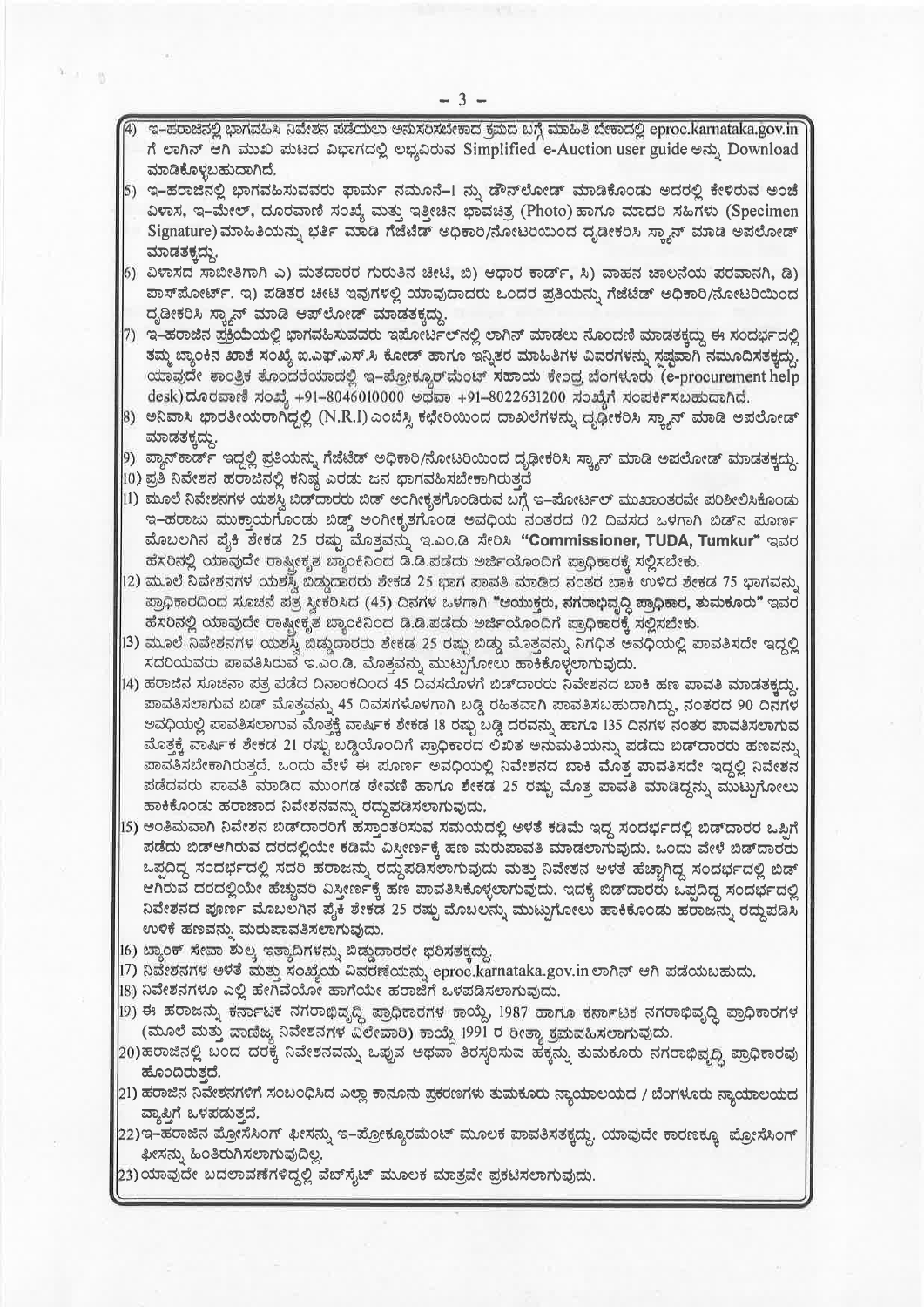- 24) ಹರಾಜಿನಲ್ಲಿ ವಿಫಲರಾದವರಿಗೆ ಹರಾಜು ಅಂತಿಮಗೊಳಿಸಿದ ನಂತರ ಇ.ಎಂ.ಡಿ ಮೊತ್ತವನ್ನು eproc.karnataka.gov.in ರವರು ಹಿಂದಿರುಗಿಸಲು ಕಮವಹಿಸುತ್ತಾರೆ.
- 25) ಇ–ಹರಾಜಿನ ಕೊನೆಯ ಕ್ಷಣದಲ್ಲಿ ಬರುವಂತಹ ಬಿಡ್ಡುಗಳಿಗೆ ಡೆಲ್ಪಾ ಟೈಮ್ 0.05.00 ನಿಮಿಷಗಳ ಕಾಲ ವಿಸ್ತರಣೆಯಾಗುತ್ತದೆ. ಉದಾ : ಇ–ಹರಾಜಿನಲ್ಲಿ ಪಾಲ್ಗೊಳ್ಳಲು, ಆಸಕ್ತಿ ವ್ಯಕ್ತಪಡಿಸಲು ಅಂತಿಮ ಸಮಯ 6.00 ಎಂದಿದ್ದಲ್ಲಿ ಅದನ್ನು 5.57 ಗಂಟೆಗಳಿಂದ ಪ್ರಾರಂಭಿಸಿ 6.02 ಗಂಟೆಗಳವರೆಗೆ ಅವಧಿ ವಿಸ್ತರಣೆಯಾಗುತ್ತದೆ ಮತ್ತೆ ಯಾರಾದರೂ ಬಿಡ್ಡದಾರರು ಬಿಡ್ಡನ್ನು 6.01 ಗಂಟೆ ಮಾಡಿದ್ದಲ್ಲಿ 6.06 ವರೆಗೆ ಅವಧಿ ವಿಸ್ತರಣೆಯಾಗುತ್ತದೆ.
- 26) ಇ-ಹರಾಜಿನ ಪ್ರಕ್ರಿಯೆಯಲ್ಲಿ ತಾಂತ್ರಿಕ ತೊಂದರೆಯಾದಲ್ಲಿ ಪ್ರಾಧಿಕಾರವು ಹೊಣೆಯಾಗಿರುವುದಿಲ್ಲ.

ವೆಬ್ ಸೈಟ್ : eproc.karnataka.gov.in ಹಾಗೂ website:tuda.co.in ನಲ್ಲಿ ಇ-ಹರಾಜಿನ ಸಂಬಂಧ ಷರತ್ತು, ನಿಯಮ, ನಿಬಂಧನೆಗಳ ವಿವರಗಳು ಮೇಲ್ಕಂಡ ವೈಬ್ ಸೈಟ್ ಗಳಲ್ಲಿ ಪಡೆಯಬಹುದಾಗಿದ್ದು ಹಾಗೂ ಹೆಚ್ಚಿನ ಮಾಹಿತಿಗಾಗಿ ಈ ಕಛೇರಿಯ ವೇಳೆಯಲ್ಲಿ ಕಛೇರಿಯಲ್ಲಿ ಮಾಹಿತಿಯನ್ನು ಪಡೆಯಬಹುದಾಗಿರುತ್ತದೆ.

지소/-ಅಧ್ಯಕ್ಷರು ನಗರಾಭಿವೃದ್ಧಿ ಪ್ರಾಧಿಕಾರ, ತುಮಕೂರು

ಸಹಿ/– ಆಯುಕ್ತರು ನಗರಾಭಿವೃದ್ಧಿ ಪ್ರಾಧಿಕಾರ, ತುಮಕೂರು

ನಗರಾಭಿವೃದ್ಧಿ ಪ್ರಾಧಿಕಾರ, ತುಮಕೂರು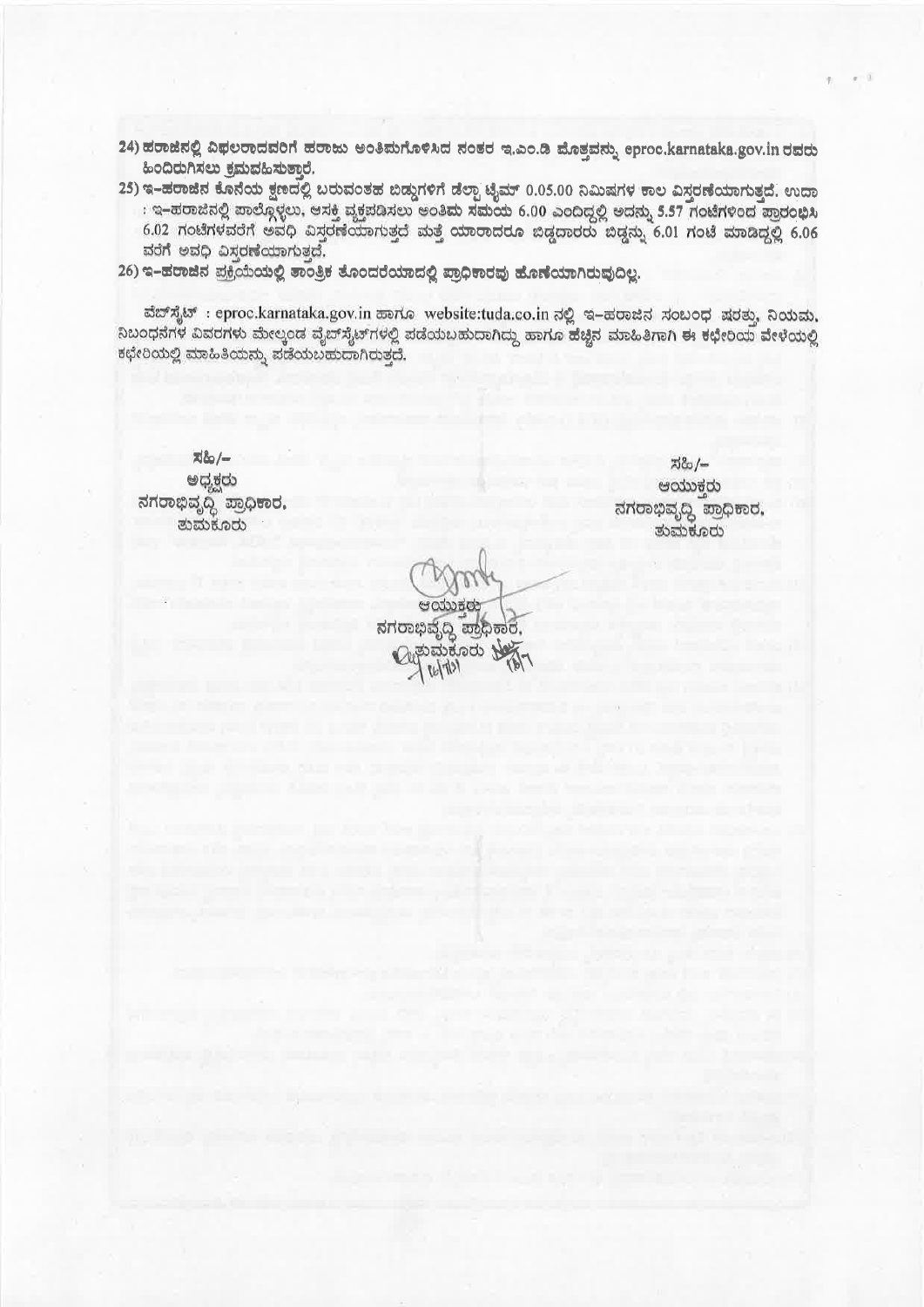| GOVERNMENT OF KARNATAKA<br>URBAN DEVELOPMENT AUTHORITY<br>$\mathsf U$<br>M K<br>U R<br>T.<br>EXTENT : 18 ACRES 26 GUNTAS<br>COMMISSIONER<br>TUMKUR PLANNING MEMBER<br>T. U. D. A<br>T. U. D. A<br>TUMKUR<br>TUMKUR<br><b>DEALT BY</b><br>SCALE : 1:1000<br>$\mathbb{C}$ -minimum<br>minimum<br>DRAWN BY<br><b>DATE</b><br>$\sim 10^{11}$<br>$\mathcal{N}_{\text{min}}$ . An an anomalous contractor<br><b>ISSUED TO: </b><br>CHECKED BY<br>$\mathbb{R}^n$ . The commutation of the set of $\mathbb{R}^n$<br>TITLE :<br>PROPOSED CONSTRUCTION OF RESIDENTIAL LAYOUT AT SY NO<br>-80,81,85 KYATSANDRA TRUCK TERMINAL IN TUMKUR TOWN | $N_{H_{-q}}$ |  |
|-----------------------------------------------------------------------------------------------------------------------------------------------------------------------------------------------------------------------------------------------------------------------------------------------------------------------------------------------------------------------------------------------------------------------------------------------------------------------------------------------------------------------------------------------------------------------------------------------------------------------------------|--------------|--|
|                                                                                                                                                                                                                                                                                                                                                                                                                                                                                                                                                                                                                                   | TO BENGALURU |  |
|                                                                                                                                                                                                                                                                                                                                                                                                                                                                                                                                                                                                                                   |              |  |
|                                                                                                                                                                                                                                                                                                                                                                                                                                                                                                                                                                                                                                   |              |  |
|                                                                                                                                                                                                                                                                                                                                                                                                                                                                                                                                                                                                                                   |              |  |
|                                                                                                                                                                                                                                                                                                                                                                                                                                                                                                                                                                                                                                   |              |  |
|                                                                                                                                                                                                                                                                                                                                                                                                                                                                                                                                                                                                                                   |              |  |
|                                                                                                                                                                                                                                                                                                                                                                                                                                                                                                                                                                                                                                   |              |  |
|                                                                                                                                                                                                                                                                                                                                                                                                                                                                                                                                                                                                                                   |              |  |
|                                                                                                                                                                                                                                                                                                                                                                                                                                                                                                                                                                                                                                   |              |  |





## LAND USE ANALYSIS

| <b>USE</b>         | AREA IN SQ M     | $\%$  |
|--------------------|------------------|-------|
| <b>RESIDENTIAL</b> | 385820.00        | 47.49 |
| <b>COMMERCIAL</b>  | 45807.00         | 5.64  |
| Park & Open Space  | 92212.00         | 11.35 |
| C A                | 45475.00         | 5.50  |
| <b>ROADS</b>       | 243098.00        | 30.02 |
| TOTAL              | 812394.00 100.00 |       |

C:\Documents and Settings\Administrator\Desktop\TT Map.jpg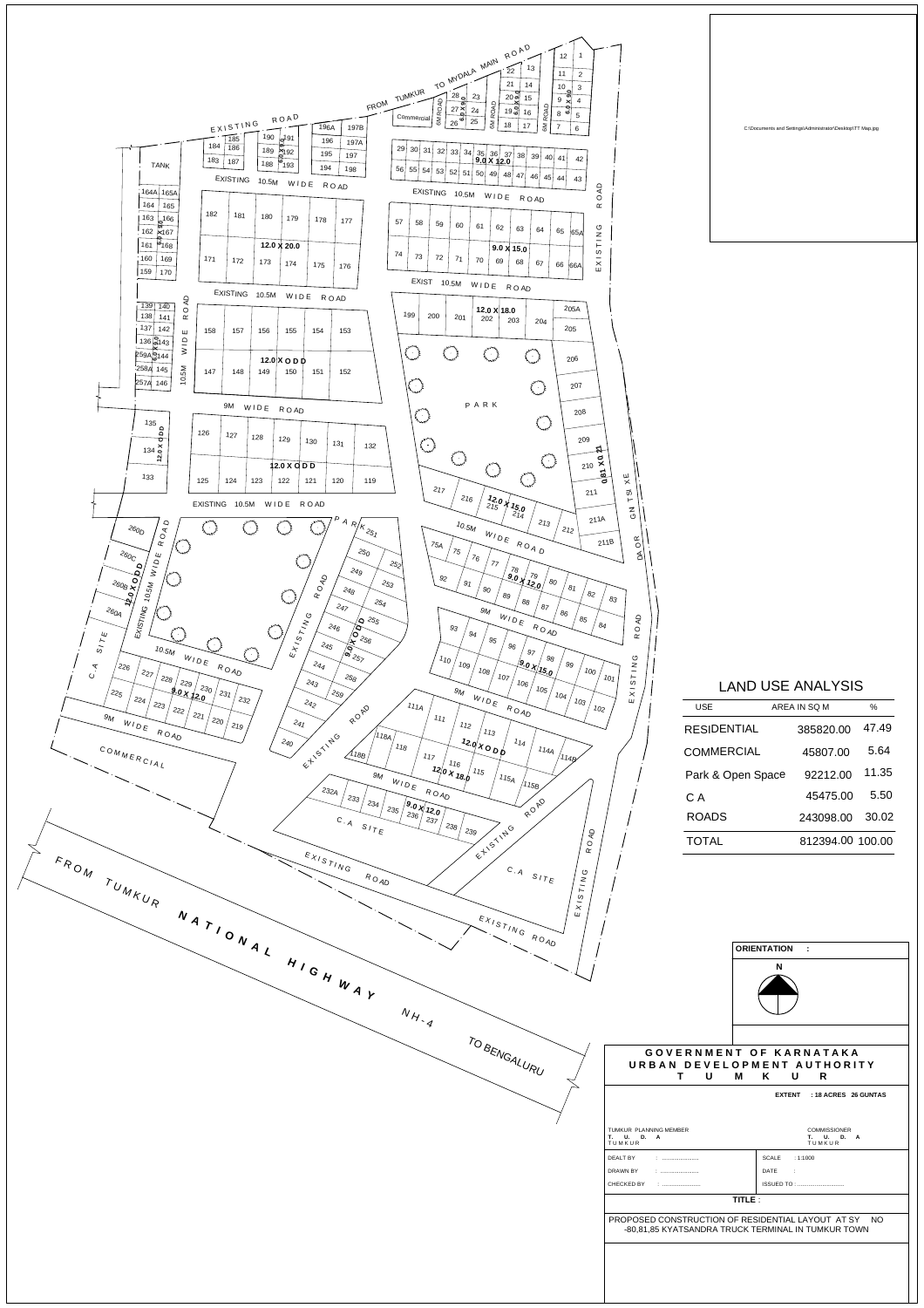